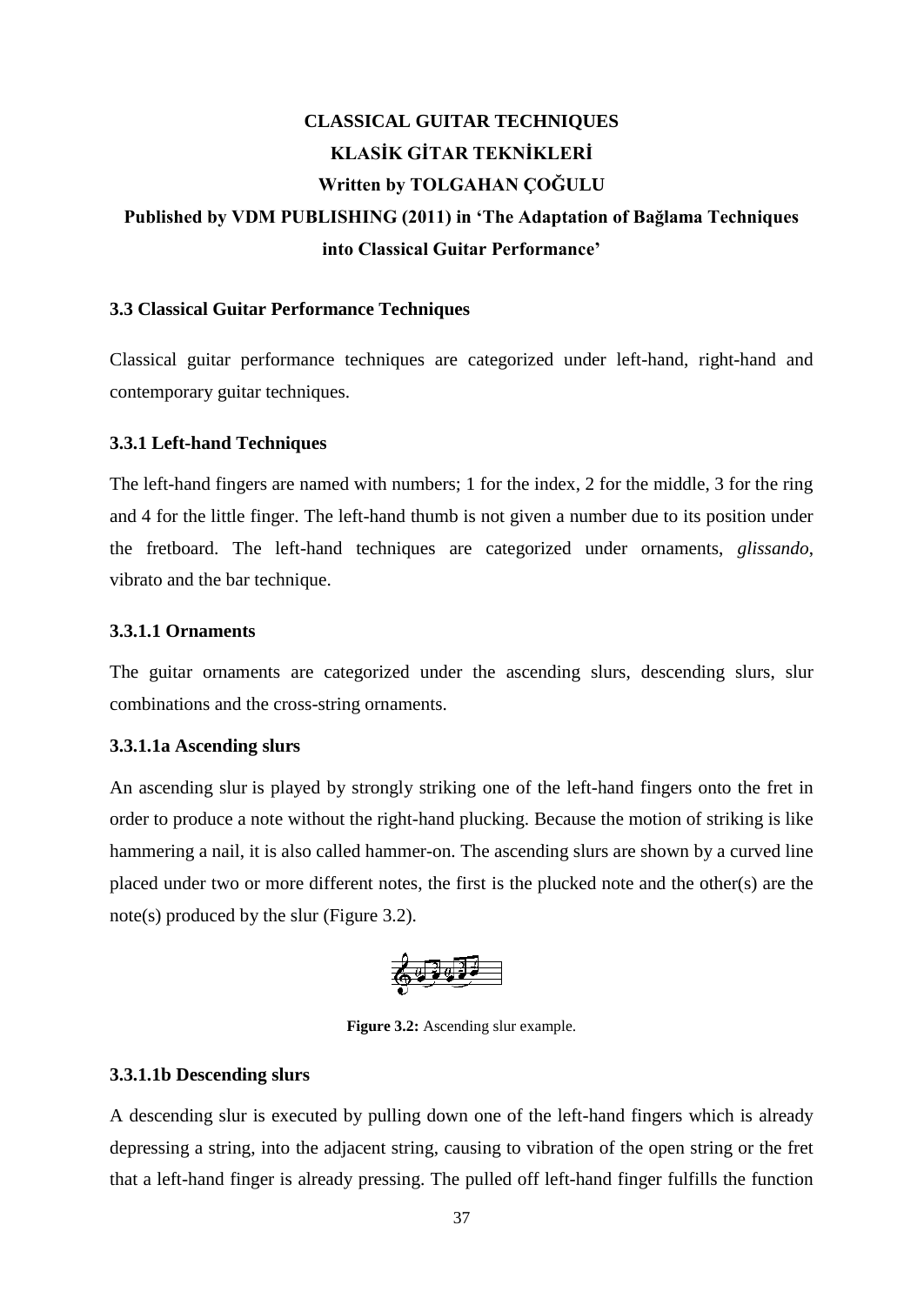of plucking. It is notated by a curved line placed under two or more different notes, the first is the plucked note that is pulled and the other(s) are the note(s) achieved by pulling off the string (Figure 3.3).

**Figure 3.3:** Descending slur example.

#### **3.3.1.1c Slur Combinations**

There are many types of ornaments originated from the combination of ascending and descending slurs. Most of these ornaments emerged from the keyboard or lute music of the Baroque era. Some of these are the trill, *mordent*, *appoggiatura*, *grupetto*. Each of these ornaments has a specific symbol. Some of the ornament types from J. S. Bach's table of embellishments from the *Klavierbuchlein* are as follows (Bach, 1994: 16):



**Figure 3.4:** Some ornament types from J. S. Bach's table.

The most commonly used slur combination in classical guitar is the trill. When the ascending and descending slurs are played on the two adjacent notes one after another, one or more times, the ornament type that is generated is called a trill. It is shown by the abbreviation *tr* or the symbol that is shown above. The number of slurs in a trill changes according to the tempo, performer, the style of the piece, the meter etc. Although other ornaments are also used in many pieces (for example the *mordent* is a popular ornament), the symbols or the titles of the Baroque era are not generally used by the composers in the  $20<sup>th</sup>$  and  $21<sup>st</sup>$  century guitar notation. Instead, these ornaments are shown by the note values.

The slur combinations can be shown with grace notes. Grace notes are smaller in size than the note they precede and they are placed on the left side of the note with a curved line tied to the main note. There is a small line crossing the note's stem  $({\cal A})$ . In Figure 3.5, two examples of the slur combinations were shown with grace notes.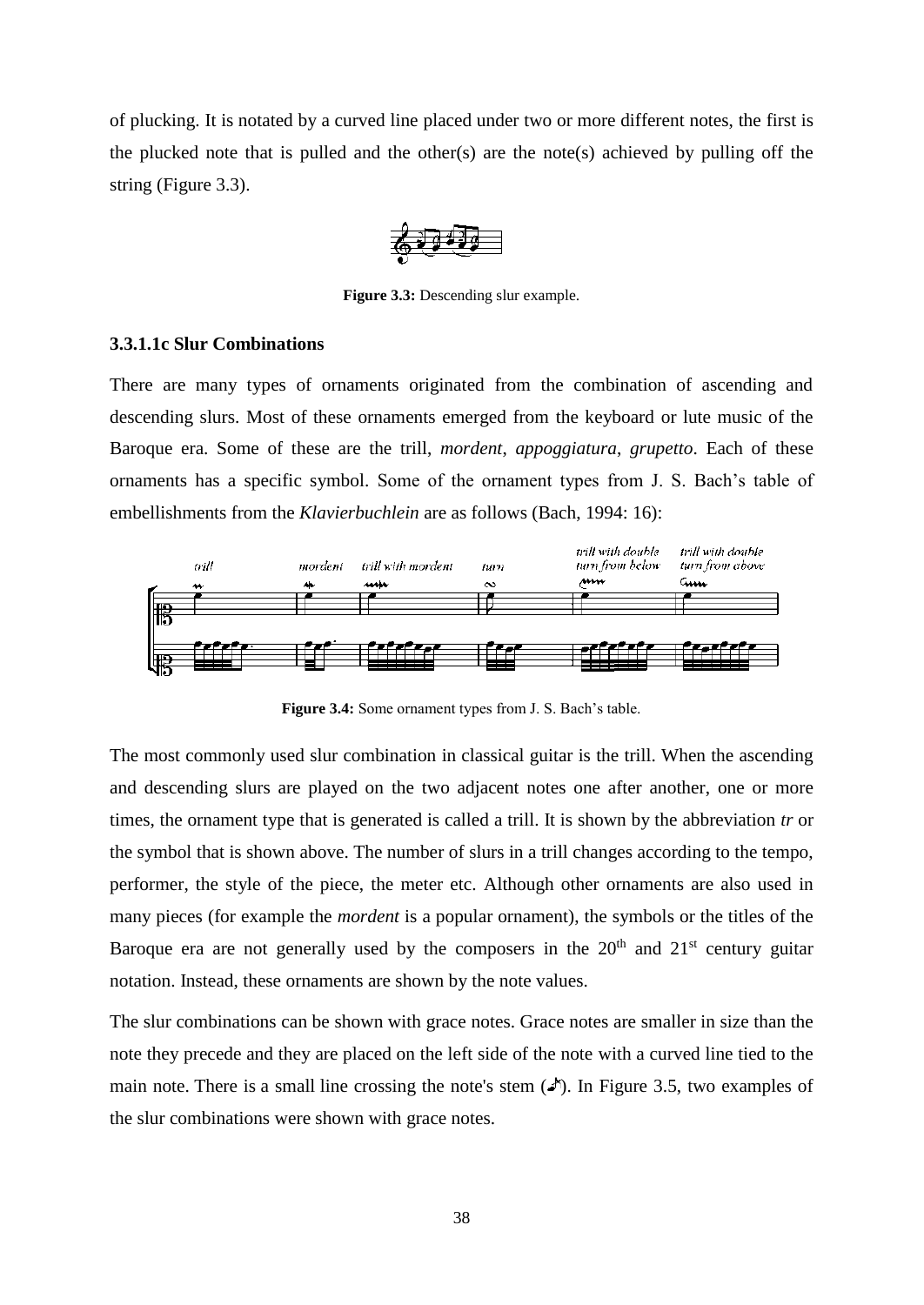

**Figure 3.5:** The slur combination examples.

## **3.3.1.1d Cross-string Ornaments**

When the trills, mordents, turns and other kinds of ornaments are played on two adjacent strings with an arpeggio technique rather than on one string with the ascending or descending slurs, the ornament type is called a cross-string ornament. The notes of the cross-string ornaments sound simultaneously. Figure 3.6 shows two kinds of cross-string ornaments with a trill, the first without the bass and the second with the bass.



**Figure 3.6:** Cross-string ornament examples.

According to Isbin (1999, 41), "Cross-string fingerings are most commonly used for Baroque ornaments that call for extra clarity and articulation, dynamic control, and/or lyricism."

# **3.3.1.2** *Glissando*

The French term *glissando* means 'to slide,' derived from the verb *glisser*. In this technique, a pressed note is plucked and a left-hand finger slides down or up to the desired fret. When the left-hand finger reaches that fret, the right-hand finger can pluck the string again. It is shown by a line that combines the two notes (Figure 3.7).



**Figure 3.7:** *Glissando* example.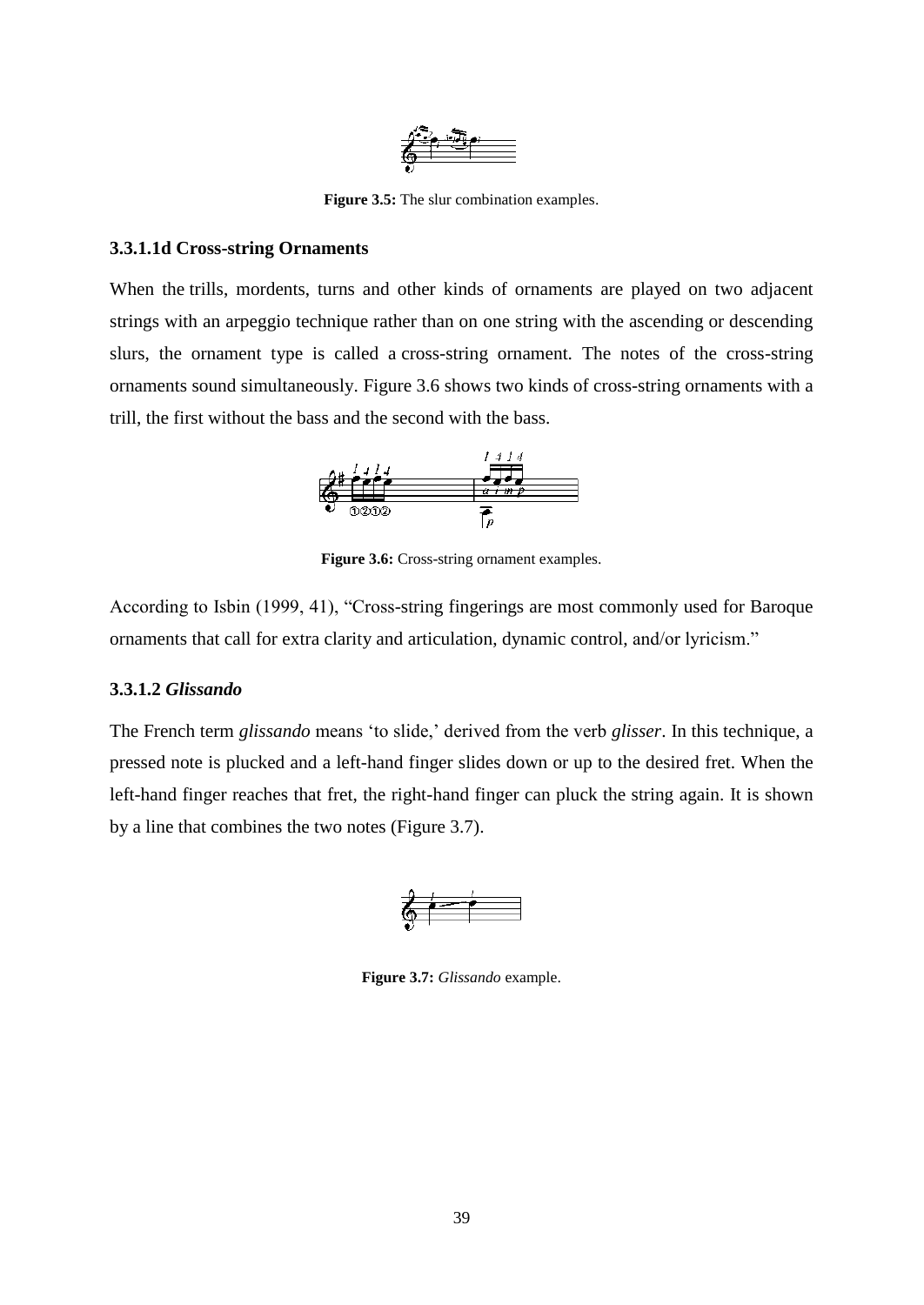Sometimes the abbreviations for *glissando* (*gliss.*) can be inserted above the line. A *glissando*  in electric guitar is called a 'slide.' Sometimes classical guitarists use the term 'slide' instead of *glissando*.

## **3.3.1.3 Vibrato**

In the vibrato technique, the left-hand finger presses a fret and makes a horizontal movement (parallel to the strings) to the left and right in a rapid or slow manner while remaining on the fret and without releasing the pressure. This technique is important for the articulation of the melody. It is used to emphasize some of the individual notes of the melody. It increases the sustain period of the note. Although vibrato is sometimes shown with the abbreviation *vib.* or some other symbols, composers generally don't indicate it with letters or symbols and leave it to the interpretation of the guitarist. The vibrato technique is also a way for obtaining microtones (see 3.3.3.2f). In electric guitar, the vibrato movements are perpendicular to the strings in contrast to the classical guitar vibrato's horizontal movement.

## **3.3.1.4 The Bar (fr.** *Barré***)**

 $\overline{a}$ 

The bar is executed by placing the left-hand's first finger across the required number of strings in a straight or curved manner on a selected fret. The bar serves the function of a nut. It is very common to play chords with the bar technique which are sometimes called "bar chords." The bar is generally shown with a Roman numeral placed above the notes indicating the fret number that the bar is placed<sup>1</sup> (Figure 3.8).



**Figure 3.8:** The bar example.

<sup>1</sup> Sometimes the roman numerals are written next to the letters 'B' or 'C'.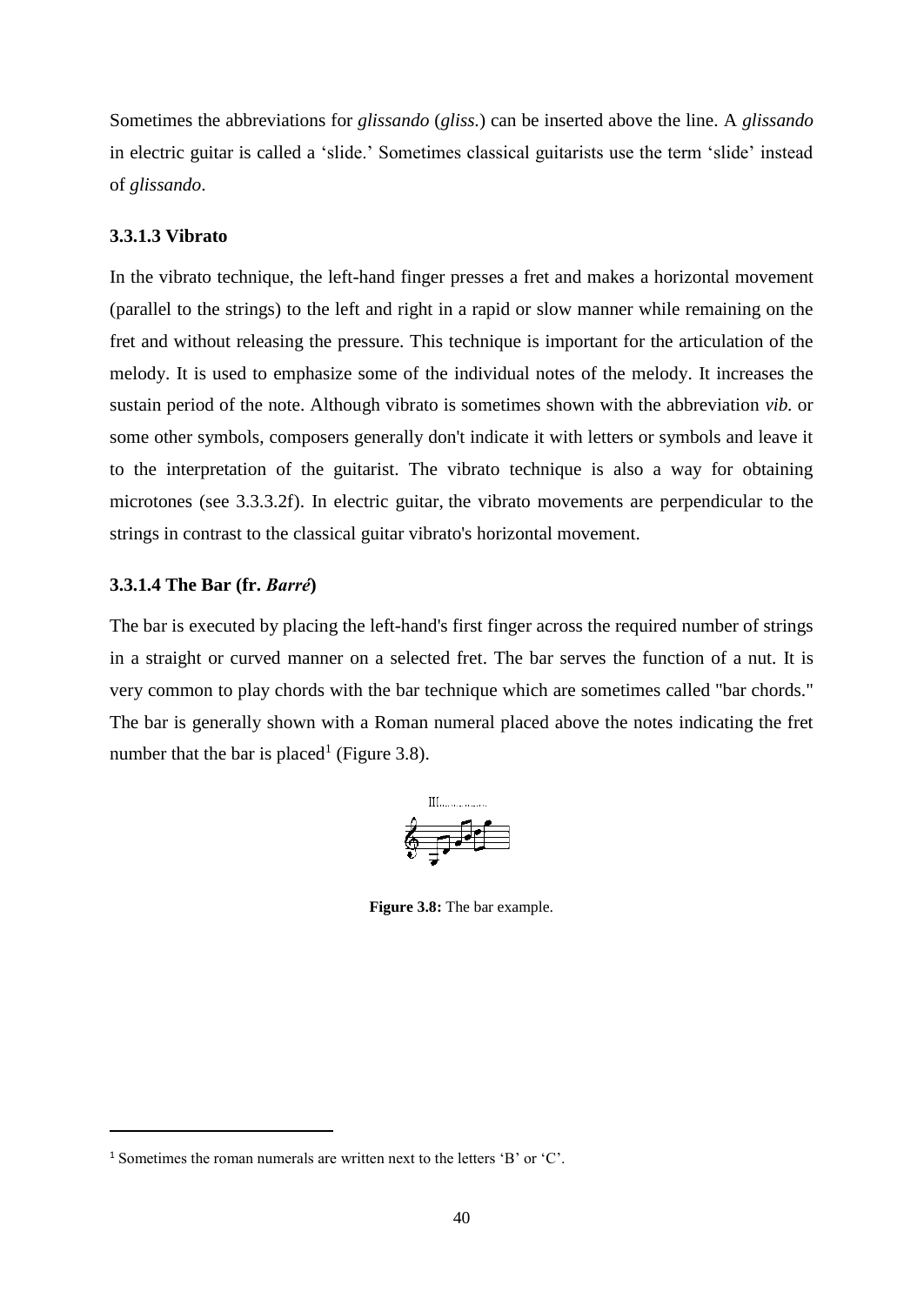#### **3.3.1.5 The Snare Drum Effect**

By crossing the two adjacent bass strings and holding them with the left-hand fingers, one can achieve a sound similar with the snare drum. Francesco Tarrega crossed  $5<sup>th</sup>$  and  $6<sup>th</sup>$  strings and use this effect in his piece *Gran Jota*. In the notation of the piece, the Italian word *tamburo*  was used which means drum. Tarrega used a plus-like sign for a notehead (Figure 3.9).



**Figure 3.9:** Notation for the snare drum effect.

#### **3.3.2 Right-hand Techniques**

After several debates and experiments throughout the  $19<sup>th</sup>$  and  $20<sup>th</sup>$  centuries, it is generally accepted that the classical guitar is played by striking the strings with a combination of righthand nails and fingertips. The shape of the nails and the angle of the fingers to the strings changes depending on the preference of the guitarist. The right-hand fingers are named after the first letters of the Spanish words: 'p' (*pulgar* meaning the thumb), 'i' (*indice* meaning the index finger), 'm' (*medio* meaning the middle finger) and 'a' (*anular*  meaning the ring finger). Although in classical guitar literature the little finger<sup>2</sup> ('c' from *chico* which means little, 'e' from *meñique* which means tiny, or 'x') hasn't been used extensively<sup>3</sup>, the little finger has a significant role in the flamenco guitar strumming techniques.

Melodies and scales are generally played by alternating two fingers ('i', 'm'; 'i', 'a' or 'm', 'a'). Various alternations of three or four fingers (for example 'i', 'm', 'a'; 'p', 'm', 'i' or 'p', 'a', 'm', 'i') are also used on some occasions such as fast scale passages. The thumb (p) can either be played independently or alternating with the 'i', 'm' or 'a' fingers.

The right-hand techniques are categorized under the plucking techniques, arpeggio, tremolo, strummed techniques, harmonics, *pizzicato*, *staccato*, *tambora* and tone production techniques.

 $\overline{a}$ 

 $2$  The letter (e) for the little finger is preferred for this thesis.

<sup>&</sup>lt;sup>3</sup> Charles Postlewate wrote an article entitled "Extending right-hand technique to include the little finger" in which he discussed the history of the little finger use in classical guitar literature and he provided exercises to integrate it with the other fingers (Postlewate: 2002). Safa Yeprem also advocated the use of the little finger in classical guitar and he wrote etudes for this purpose (Yeprem: 2003).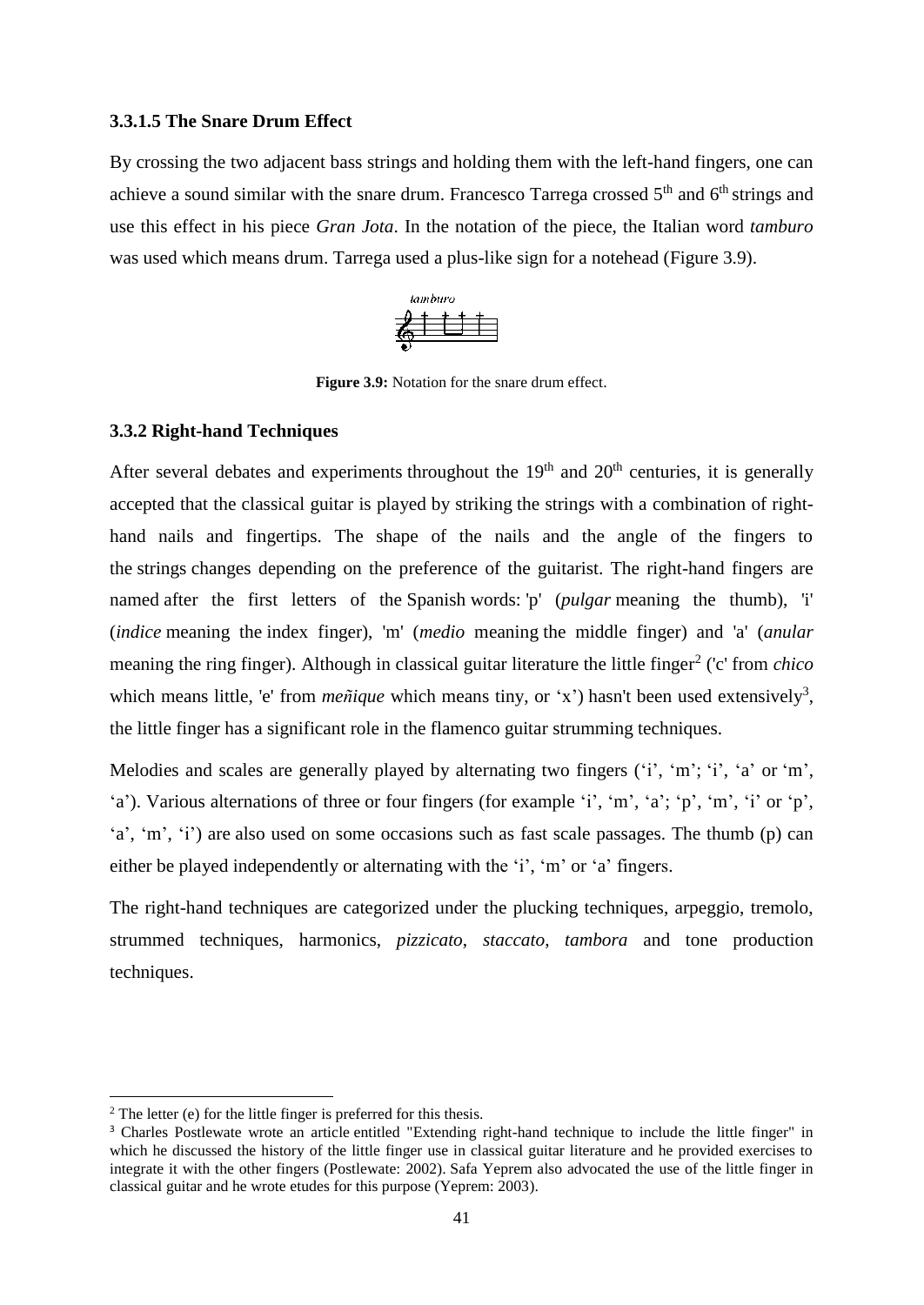#### **3.3.2.1 Plucking Techniques**

There are two main plucked techniques, the free stroke and the rest stroke. The free stroke is generally used in chord plucking and arpeggios. Both of them are used when playing melodies or scales. Sometimes the rest stroke is more advantageous for more volume and speed than the free stroke. These plucking styles also create different tone qualities. According to Sharon Isbin, the performer's choice of the stroke kind depends on the projection, articulation, phrasing, rhythm, color and musical character (Isbin, 1999: 39).

#### **3.3.2.1a The Free Stroke**

The free stroke is also called *tirando*, meaning 'pulling' in Spanish. The free stroke is executed by plucking a string upward toward the palm with the 'i', 'm' or 'a' fingers individually or in specific combinations. The thumb plucks the string downward. After the right-hand finger plucks the string, there is no contact with an adjacent string.

#### **3.3.2.1b The Rest Stroke**

The rest stroke is also called *apoyando*, meaning 'resting' in Spanish. The rest stroke is played by resting a right-hand finger on the upper or lower adjacent string after plucking a string. If the string is played *apoyando* with the thumb, the thumb rests on the lower adjacent string. If the string is played with 'i', 'm' or 'a' fingers, the fingers rest on the upper adjacent string.

#### **3.3.2.2 Arpeggio**

The term arpeggio derives from the Italian word *arpeggiare* which means to play the harp. The arpeggio is generally played with the free stroke technique. The exceptions are when the thumb and 'a' finger accent a desired note with a rest stroke during an arpeggio. It is executed by playing each note of any chord one after another on different strings. During an arpeggio, individual notes might include more than one note. Many arpeggio patterns are possible on the guitar. One of the best examples of an arpeggio pattern is Heitor Villa Lobos' arpeggio study "Etude No.1." This etude is based on an arpeggio pattern that covers all the strings of the guitar (Figure 3.10).



**Figure 3.10:** Villa Lobos' Etude No.1 introduction part.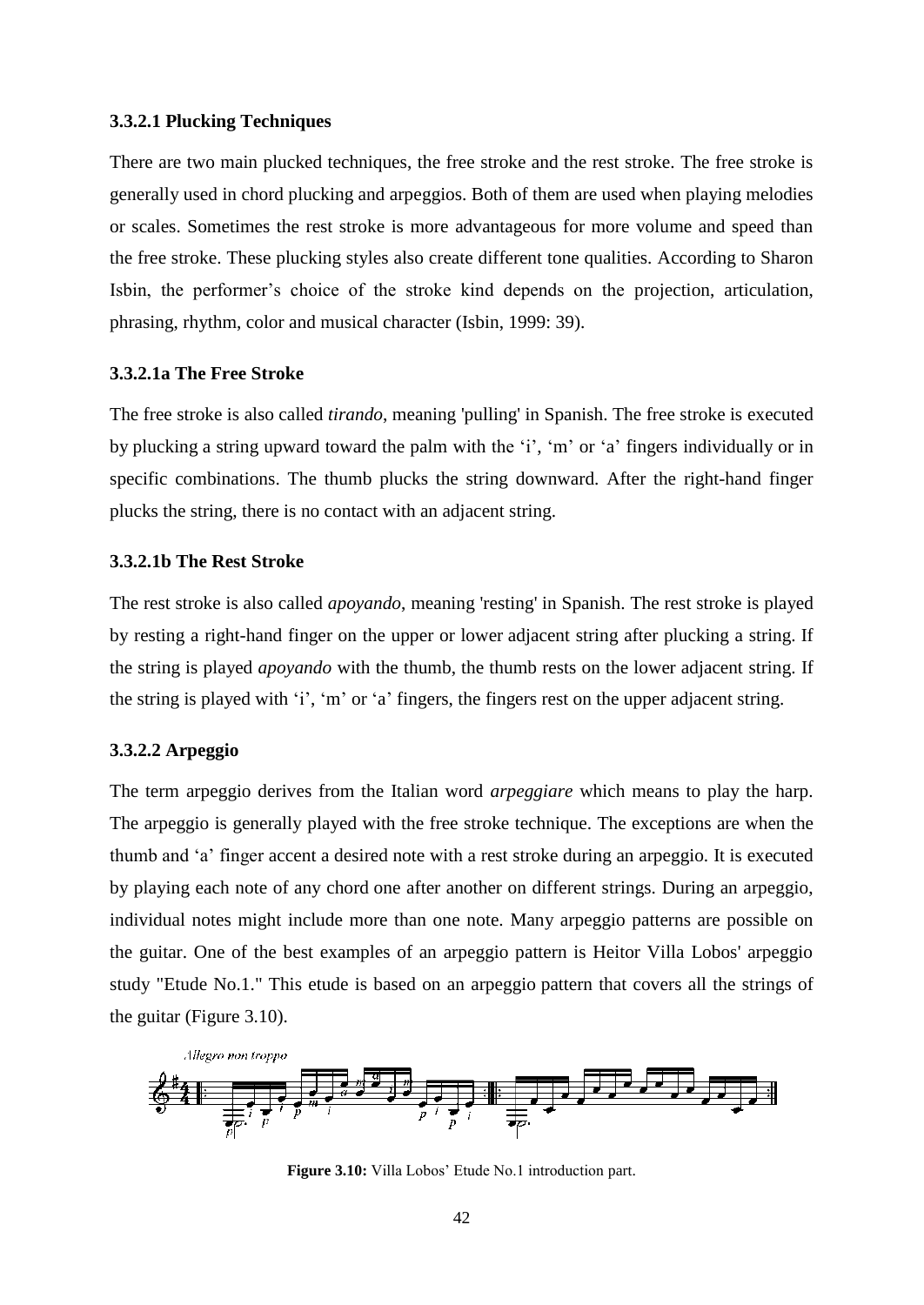#### **3.3.2.3 Tremolo**

In bowed string instruments the tremolo is executed by repeatedly playing a single note for the duration of a specific note value. In classical guitar, the tremolo technique is executed by playing a single note three times on the same string with the 'a', 'm' and 'i' fingers consecutively with the free stroke technique after a bass note is played with the thumb. The tremolo technique provides the effect of a sustained upper voice. Although the most commonly used tremolo pattern is executed by the consecutive fingering 'p', 'a', 'm' and 'i', there can be different variations of this pattern. Francesco Tarrega's piece *Recuerdos de la Alhambra* is one of the most famous tremolo piece of the classical guitar literature with the standard 'p', 'a', 'm', 'i' pattern (Figure 3.11).



**Figure 3.11:** Francesco Tarrega's *Recuerdos de la Alhambra* introduction part.

The flamenco guitar tremolo generally consists of five notes and the most common pattern is 'p', 'i', 'a', 'm', 'i'.

#### **3.3.2.4 Strumming Techniques**

There are various strumming patterns with the right-hand for the classical guitar. The most common is a downward stroke played with the thumb or index finger from  $6<sup>th</sup>$  string to the  $1<sup>st</sup>$ in a rapid manner. It is generally shown by an upward arrow together with the letter of the related right-hand finger (Figure 3.12).



**Figure 3.12:** Downward stroke example.

If this downward stroke is played with the thumb like a fast downward arpeggio, it is called an arpeggiated down stroke. It is shown by a different kind of arrow (Figure 3.13).



**Figure 3.13:** An arpeggiated down stroke.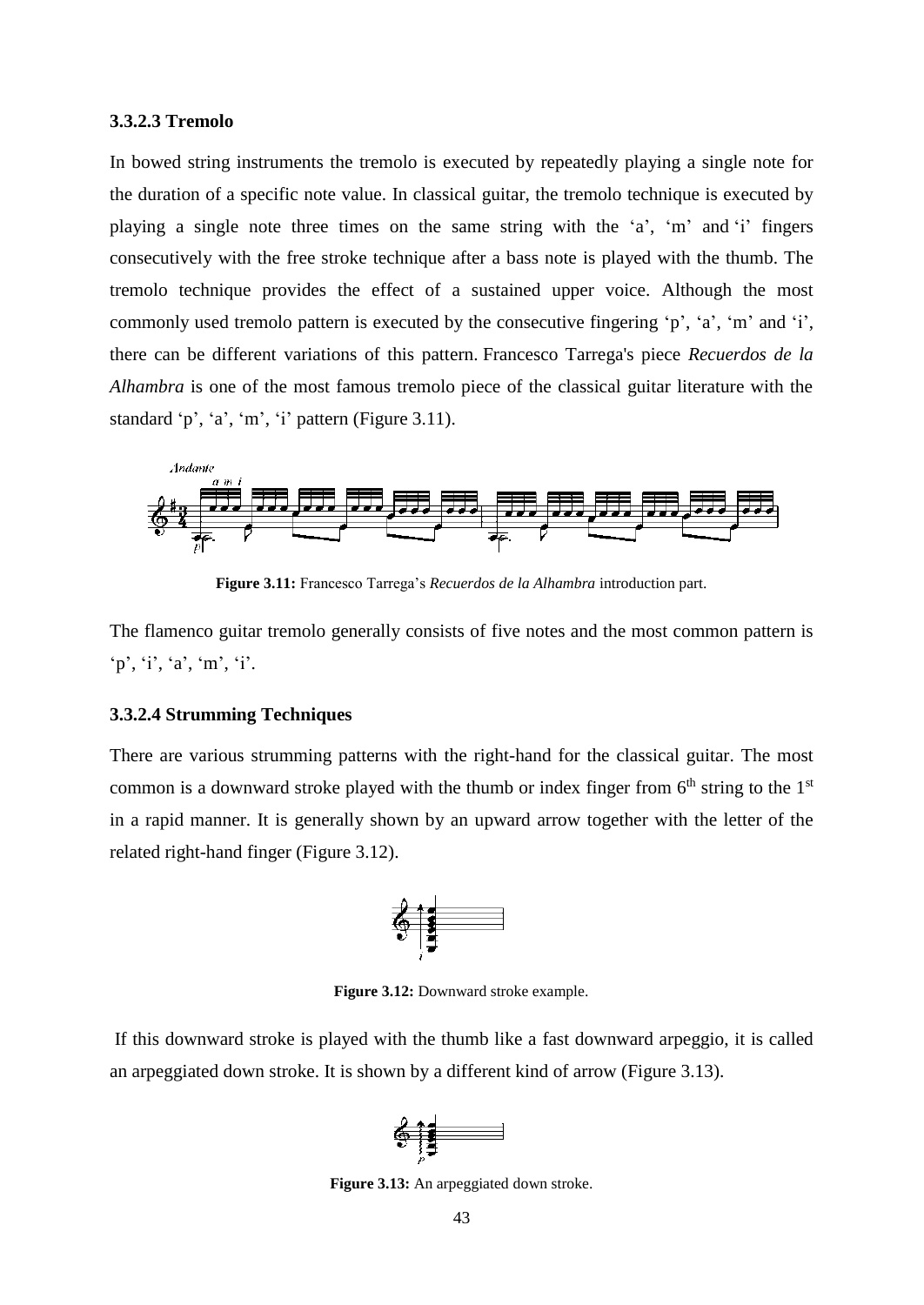The classical guitar strumming techniques are strongly influenced by the flamenco *rasgueado*  techniques and many of these *rasgueado* patterns have been used in the classical guitar literature, especially in the works of the Spanish composers such as Joaquin Turina, Manuel de Falla, Joaquin Rodrigo etc. One famous example is the arrangement of Manuel de Falla's *Dance of the Miller*, which contains flamenco *rasgueado* patterns. In Figure 3.14, the triplet *rasgueado* pattern is used. The right-hand finger choice is left to the performer in this score.



**Figure 3.14:** *Rasgueado* patterns in *Dance of the Miller*.

The *rasgueado* technique is also used in the contemporary classical guitar repertoire as a way of sustaining the chords and as an effect. For example, Tristan Murail used the technique extensively in his piece *Tellur*. In the contemporary classical guitar repertoire the *rasgueado*  can be also played on one string. According to Andia (URL-7), "The *rasgueado* on one string can be executed on any string on the condition that neighboring strings are damped by the left hand."

#### **3.3.2.5 Harmonics**

Harmonics are the overtones that are produced by dividing a string in specific ratios. There are two ways to produce harmonics.

#### **3.3.2.5a Natural Harmonics**

Natural harmonics are executed by leaning one of the left-hand fingers on the related fret and touching the string lightly. This is followed by the plucking of the string and lifting the lefthand finger. It is important that the left-hand finger should touch onto the fret wire rather than the conventional part of the string between frets. It is generally shown with the abbreviation *harm.* written on top of a diamond note-head at the pitch of the resulting note, together with the position number written in roman or standard numerals and sometimes the string number (Figure 3.15).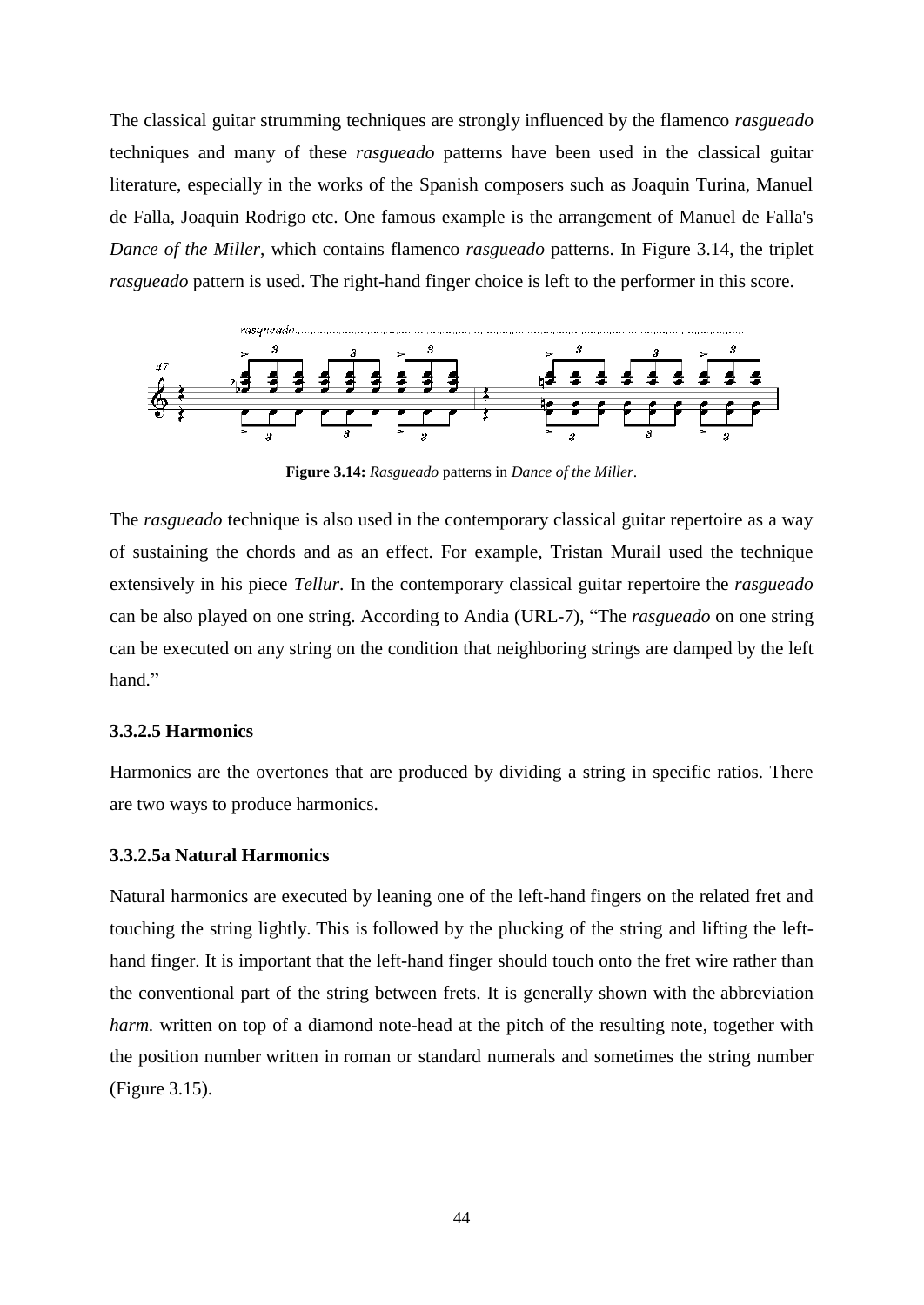

**Figure 3.15:** Natural harmonic example.

Sometimes the symbol 'o' is placed on top of a note to indicate the harmonics.

#### **3.3.2.5b Artificial Harmonics**

It is possible to produce harmonics anywhere on the string by generating a ratio of the natural harmonics from particular frets with the help of the left and right fingers. One left-hand finger presses a fret and the right-hand index finger touches onto the fret wire on the same string generally 5, 7, 9 or 12 frets above the pressed fret. While the right hand 'i' finger is still in place, the right-hand thumb or the 'a' finger plucks the string. Artificial harmonics are shown with the abbreviation *harm. with the right-hand*, *art. harm.* or just *r.h* (right-hand) written on top of a diamond note head, together with the position number written in roman or standard numerals and sometimes the string number (Figure 3.16).



**Figure 3.16:** Artificial harmonic example.

#### **3.3.2.6** *Pizzicato*

The Italian word *pizzicato* means plucked. The *pizzicato* technique is executed by resting the side of the right-hand's palm above the saddle and muting the strings. This is followed by plucking the string generally with the thumb. The other fingers ('i', 'm' or 'a') can also be used. The plucked notes sound muted and thus sustain less than the non-*pizzicato* notes. *Pizzicato* is shown with the abbreviation *pizz.* (Figure 3.17)*.*



**Figure 3.17:** *Pizzicato* technique example.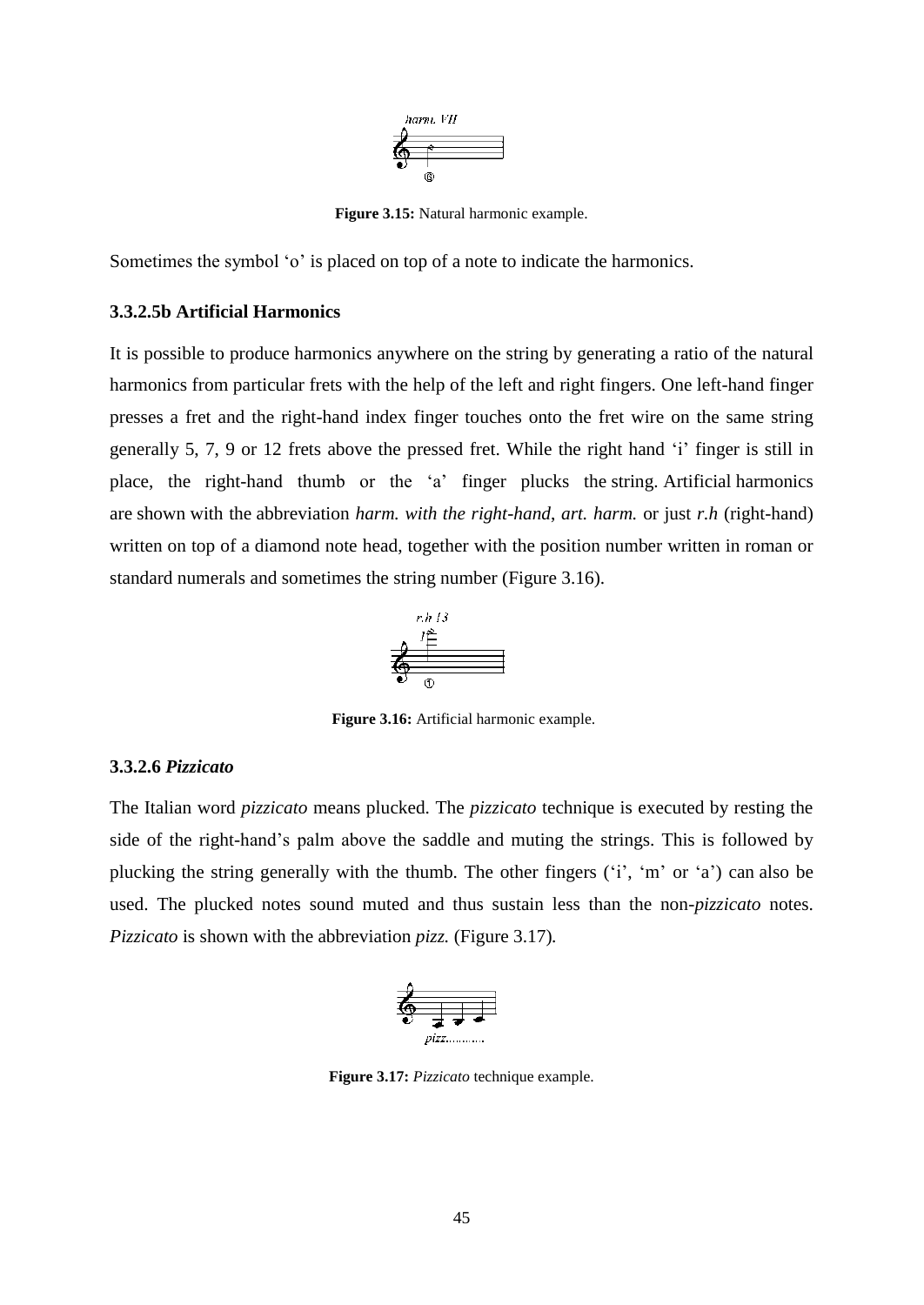The *pizzicato* types, Bartók *pizzicato* and the surface *pizzicato* are used in the contemporary guitar repertoire (see 3.3.3.1 and 3.3.3.2e respectively).

#### **3.3.2.7** *Staccato*

The Italian word *staccato* means detached or untied. *Staccato* results in very short length notes. The note is played and stopped immediately by the right-hand or the left-hand. The staccato techniques can also be applied to damping notes. The staccato symbol is a dot that is placed above or below the note (Figure 3.18).

$$
\begin{array}{c}\n\bullet \\
\bullet \\
\end{array}
$$

**Figure 3.18:** *Staccato* technique example.

The two styles of *staccato* are as follows:

## **3.3.2.7a The Right-hand** *Staccato*

The right-hand *staccato* is executed in various ways. One method is to alternate the fingers: after one of the fingers (except the thumb) plucks a string, the other finger stops the ringing string immediately by touching it and remaining on it. When the note is played with the thumb, the thumb plucks the note and immediately stops the ringing string itself by resting on it. When two or more strings are plucked, they are stopped by immediately lowering the righthand fingers onto the related strings. In order to stop all the strings after a chord is played with a strumming technique, the right-hands palm touch the strings and stops them by remaining on them immediately after the chord is played.

#### **3.3.2.7b The Left-hand** *Staccato*

The left-hand staccato is executed in two ways. The first is to pluck a pressed note and then release the left-hand fingers pressure until the note stops while keeping the finger on the string. The other way is to use the unused left-hand fingers to stop the vibrating string by leaning onto it, touching it and remaining on it. In flamenco guitar, the left-hand *staccato* is named *apagado* which means muted in Spanish. It is executed by the fourth finger, generally after a chord is played. The fourth finger stops all the strings by touching them immediately after a chord is played and remaining on them.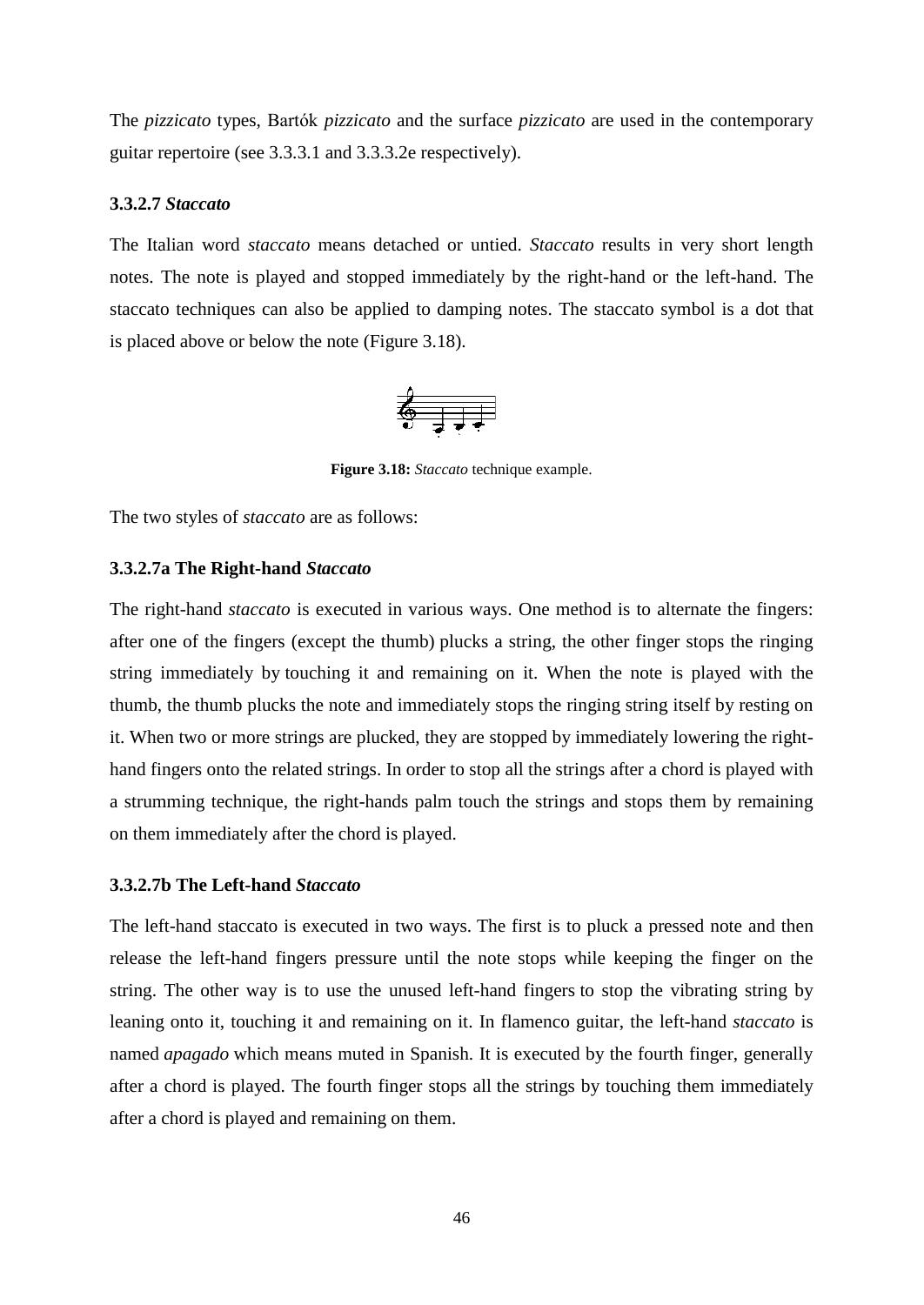#### **3.3.2.8** *Tambora*

The term *tambora* came from the Spanish word *tambor,* meaning a drum. As the term describes, this is a percussive technique. It is executed by hitting the side of the thumb of the right-hand onto the bridge or onto the strings just near to the bridge. Generally, a chord is placed by the left-hand when the *tambora* technique is played. The abbreviation *tamb.* placed above or below the related notes and the crossed note head is sometimes used (Figure 3.19).



**Figure 3.19:** *Tambora* technique example.

#### **3.3.2.9 Tone Production Techniques**

The classical guitar is a rich instrument in terms of the range of timbres. It's seen as a 'small orchestra' by many musicians. According to Schneider (1985: 99), Fernando Ferandière is one of the first to describe the potential of the guitar to imitate instruments such as flutes, trumpets, oboes in 1799.

The location of the plucking right-hand finger on the soundboard is decisive for tone production. Generally, the right-hand plucks the strings above the rosette next to the hole. It may move closer to the bridge (*sul ponticello*) in order to create brighter and metallic tones or move over the fretboard (*sul tasto*) to create softer sounds. Contemporary composers and guitarists are especially likely to indicate the region they want, above the staff with the terms *sul ponticello* or *sul tasto*.

The choice of flesh or nail playing with the thumb also effects the tone production. Some composers and guitarists also indicate this choice in their notation. The choice of free-stroke or rest-stroke also change tone color, but it is not generally mentioned by the composers and guitarists. The string preference is also significantly altering the timbre.

#### **3.3.4 Some Flamenco Guitar Techniques**

#### **3.3.4.1** *Rasgueado*

The word *rasgueado* derived from the verb *rasguear* which means to strum in Spanish. In flamenco guitar the role of the right-hand is different from the classical guitar right-hand due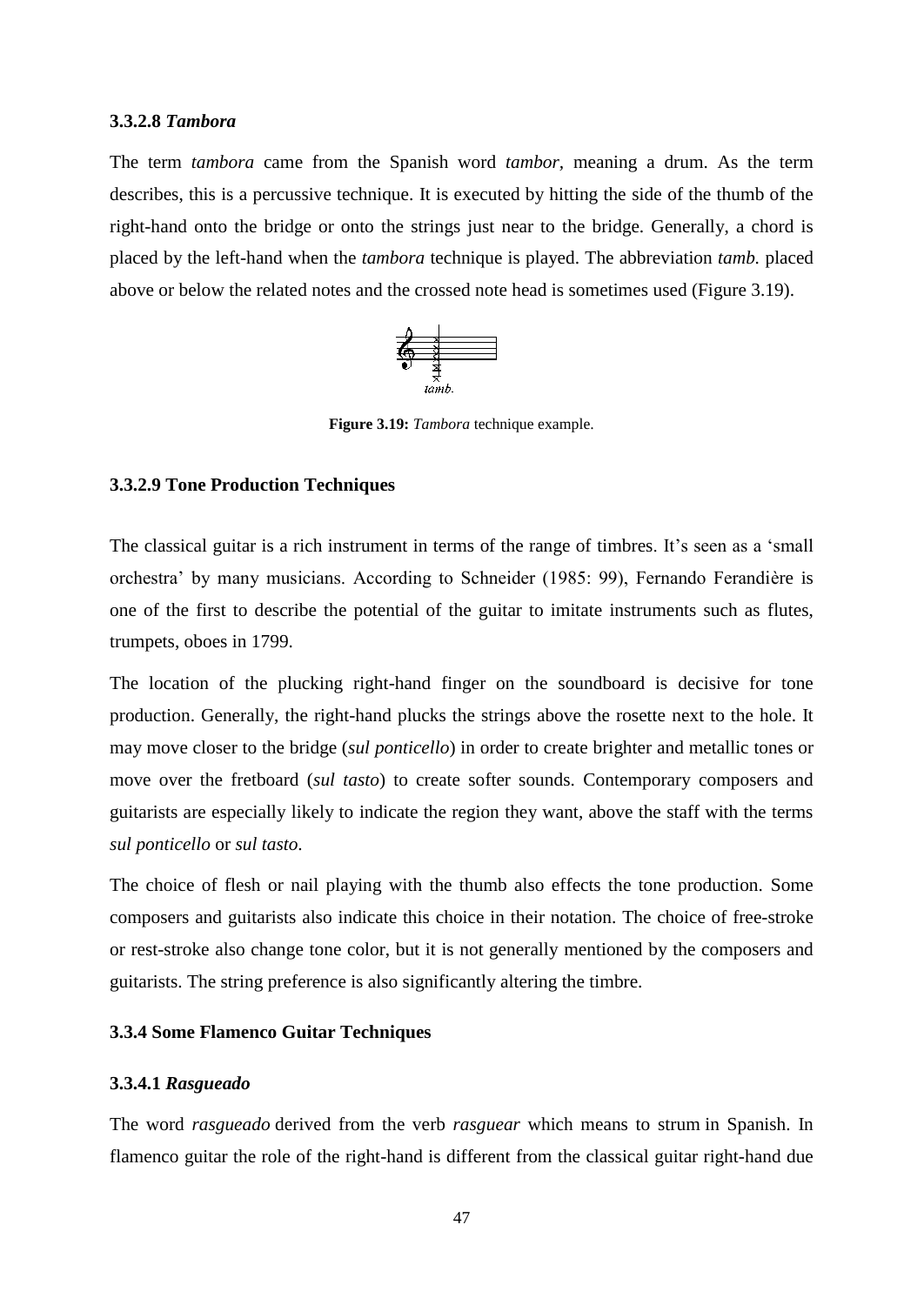to the importance of the strumming patterns. The rhythmic patterns of the flamenco forms are called *compás* (meaning measure) and are executed by many patterns of *rasgueado*s. The basic *rasgueado* pattern is executed by striking the strings with the back of the fingernails by the 'e', 'a', 'm' and 'i' fingers downwards one after another (Figure 3.28).



**Figure 3.28:** The basic *rasgueado* pattern.

There are various *rasgueado* patterns with two or more strokes. In the classical guitar literature, there are many examples of flamenco guitar *rasgueado*s (see 3.3.2.4 strumming techniques).

## **3.3.4.2 The Thumb and** *Alzapúa* **Technique**

The position and the playing style of the thumb in flamenco guitar is different from the classical guitar's in terms of the playing style which is rest stroke and the position of the wrist which is more vertical than the classical guitar's linear position. The strong rest stroke use of the thumb has emerged due to the need to be heard with the singing, clapping, foot-tapping elements of the flamenco music (Tennant, 1995: 42).

The thumb style of flamenco guitar has its roots in the Moorish *oud*, a bowl-shaped fretless necked folk lute. The *oud* is played with the plectrum in down and up strokes. Parallel with this, the flamenco guitar's *alzapúa* technique is executed by the thumb's downward and upward strokes. Therefore, the back of the nail is used in the upward strokes. The term *alzapúa* derived from the word *alzar* which means to lift and *púa* which means plectrum in Spanish (Martin, 1978: 79). In *alzapúa*, the thumb plays downward and upward strokes in one or more strings together with a *golpe* (see 3.3.4.3 *golpe*) (Figure 3.29).



**Figure 3.29:** An *alzapúa* pattern.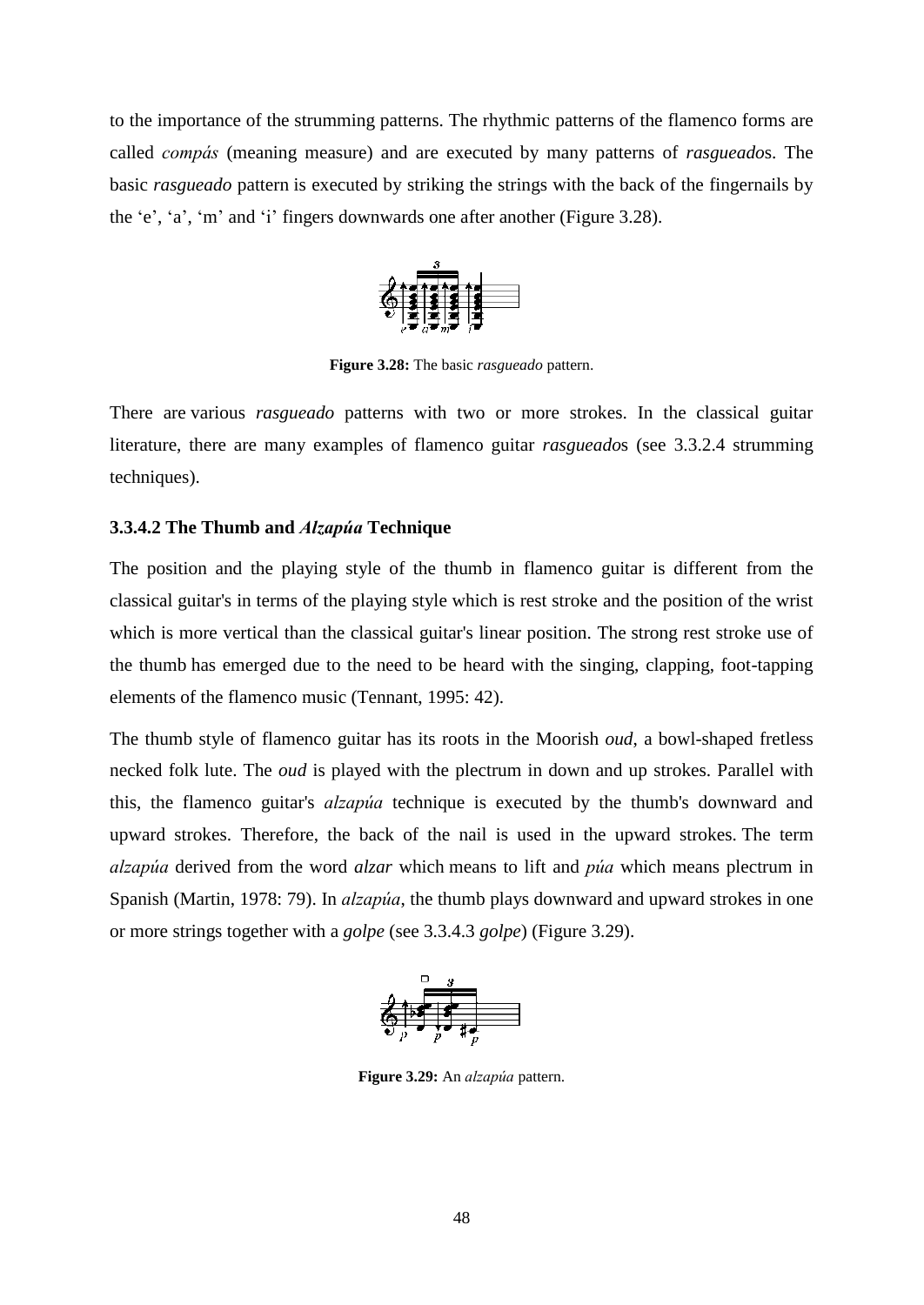#### **3.3.4.3** *Golpe*

The word *golpe* means to hit in Spanish. It is usually executed by the 'a' finger, which hits the area below the soundhole. It is generally shown with a square, placed above the staff. The *golpe* can be executed without any notes or simultaneously with a downward stroke with the 'i' finger (Figure 3.30).



**Figure 3.30:** *Golpe* examples.

The area of the flamenco guitar on which the *golpe* is played, is covered with a special material called *golpeador* to protect the wood from any damage that can be caused by the fingernail. The *golpe* is generally used on the strong accents of the *compás* at the same time as a chord or a note.

Another type of *golpe* is played on the side of the fretboard above the *tasto* region. When a chord is played, the right-hand 'i' or 'm' fingers first hits this location and produces a percussive sound. After this, it continues its downward stroke by playing the strings. It can also be executed with the thumb of the right-hand with an upward stroke in the same manner. In classical guitar, the *golpe* is not used except for some pieces in the contemporary repertoire. This is probably due to the lack of *golpeador* on classical guitar. The *golpe* styles of the flamenco guitar are also found in similar manners in *bağlama* performance techniques.

## **3.3.4.4** *Arrastre*

The word *arrastre* means to pull in Spanish. *Arrastre* is a rapid arpeggio technique. The arpeggio starts with the 'p', 'i', 'm' and 'a' downward arpeggio and then an upward arpeggio across all the strings is achieved by dragging the 'a' finger up (Figure 3.31).



**Figure 3.31:** *Arrastre* example.

*Arrastre* has also variations which use upward arpeggio with the 'i' finger after the 'a' finger.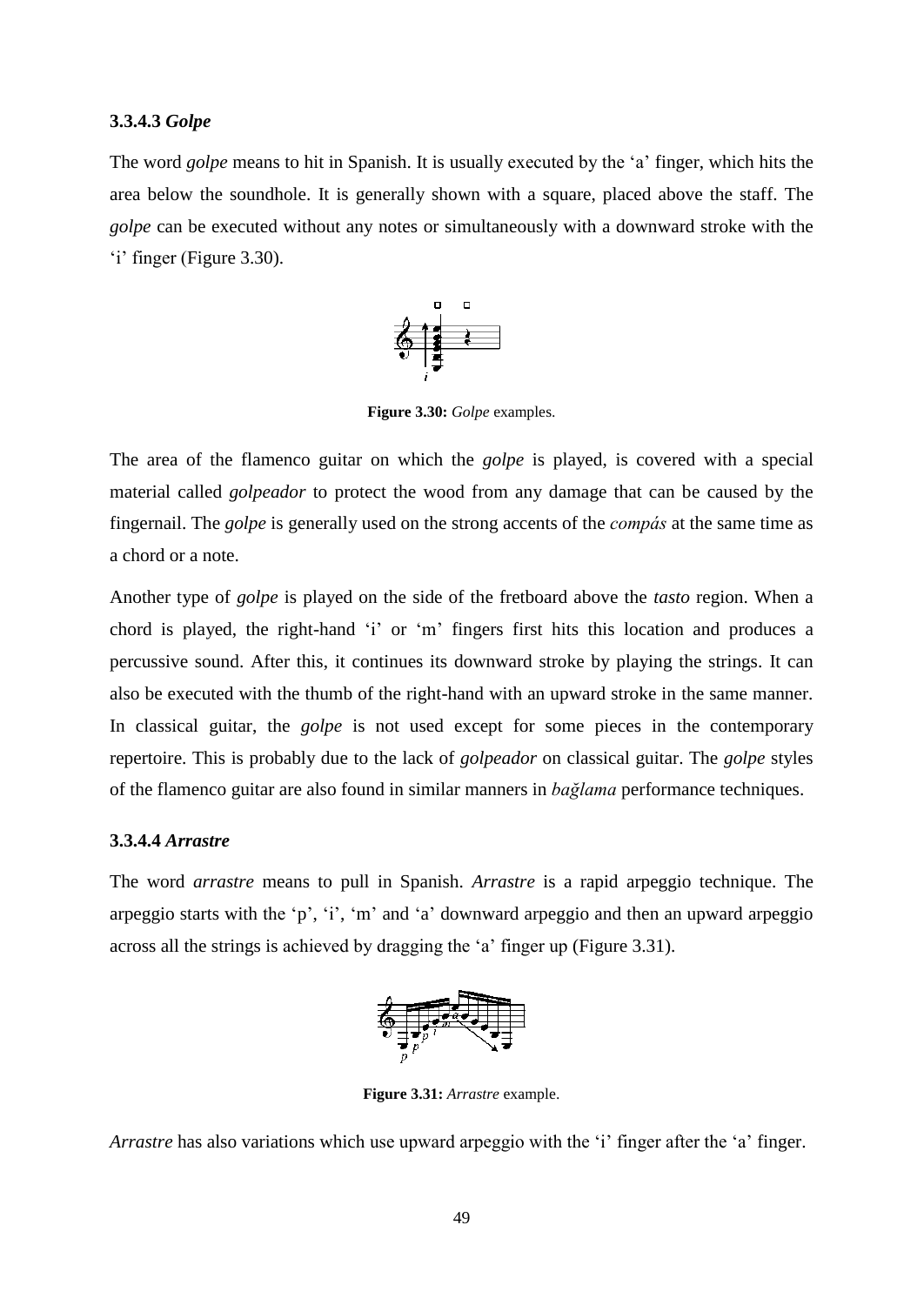#### **REFERENCES**

- **Altuğ, N.,** 1990: *Uygulamalı Temel Bağlama Eğitimi*, Anadolu Matbaacılık, İzmir.
- **Altuğ, N.,** 1997: *Teknik Bağlama Eğitimi: Düzenler*, Anadolu Matbaacılık, İzmir.
- **Altuğ, N.,** 1999: *Teknik Bağlama Eğitimi: Yöresel Çalış Biçimleri*, Anadolu Matbaacılık, İzmir.

**Akdoğu, O.,** 1992: *Türk Müziğinde Perdeler*, İzmir.

- **Aksoy, B.,** 1994: *Avrupalı Gezginlerin Gözüyle Osmanlılarda Musiki,* Pan Yayıncılık, İstanbul.
- **Arafat, Z.,** 2008: *Kısa Sap Bağlama Düzeni Metodu*, Nota Yayıncılık, İstanbul.
- **Behar, C.,** 1985: "Ziya Gökalp ve Türk Musikisi" In *Tanzimattan Cumhuriyete Türkiye Ansiklopedisi*, İletişim Yayınları, İstanbul.
- **Bach, J. S.,** 1994: *Das Lautenwerk und Verwandte Kompositionen im Urtext*, Prim Musikverlag, Darmstadt.
- **Bermudo, J.,** 1555: *El Libro Ilamado Declaracion de Instrumentos Musicales*, Juan de Leon, Osuna.
- **Bordas, C. and Arriga, G.,** 1992: "The Guitar from the Baroque Period to the 1950's" In *La Guitarra Espanola / The Spanish Guitar*, Metropolitan Museum of Art, New York, USA.
- **Durul, K.,** 2007: *Bağlama Metodu*, Bemol Yayıncılık, İstanbul.
- **Duygulu, M.,** 1998: *Asya İçlerinden Balkanlara Saz*, Kalan Müzik, İstanbul.
- **Ekici, S.,** 2006: *Bağlama Eğitimi: Yöntem ve Teknikler*, Yurt Renkleri, Ankara.
- **Erzincan, E.,** 2008: "Erdal Erzincan" In *Kardeş Türküler: 15 Yılın Öyküsü*, BGST Yayınları, İstanbul.
- **Feldman, W.,** 1996: *Music of the Ottoman Court: Makam, Composition and the Early Ottoman Instrumental Repertoire*, Verlag für Wissenschaft und Bildung, Berlin.

**Gazimihal, M. R.,** 2001: *Ülkemizde Kopuz ve Tezeneli Sazlarımız*, Kültür Bakanlığı, Ankara.

**Gökalp, Z.,** 1923: *Türkçülüğün Esasları*, Milli İçtimaiyat Kitabhanesi, Ankara.

- **Grout, D. J. and Palisca, C. V.,** 1996: *A History of Western Music*, W.W. Norton & Company, New York, USA.
- **Hornbostel, E. M. and Sachs, C.,** 1914: "Systematik der Musikinstrumente" In *Zeitschrift für Ethnologie*, Vol. **46,** pp. 553-590.

**Isbin, S.,** 1999: *Classical Guitar Answer Book*, String Letter Publishing Inc., California, USA.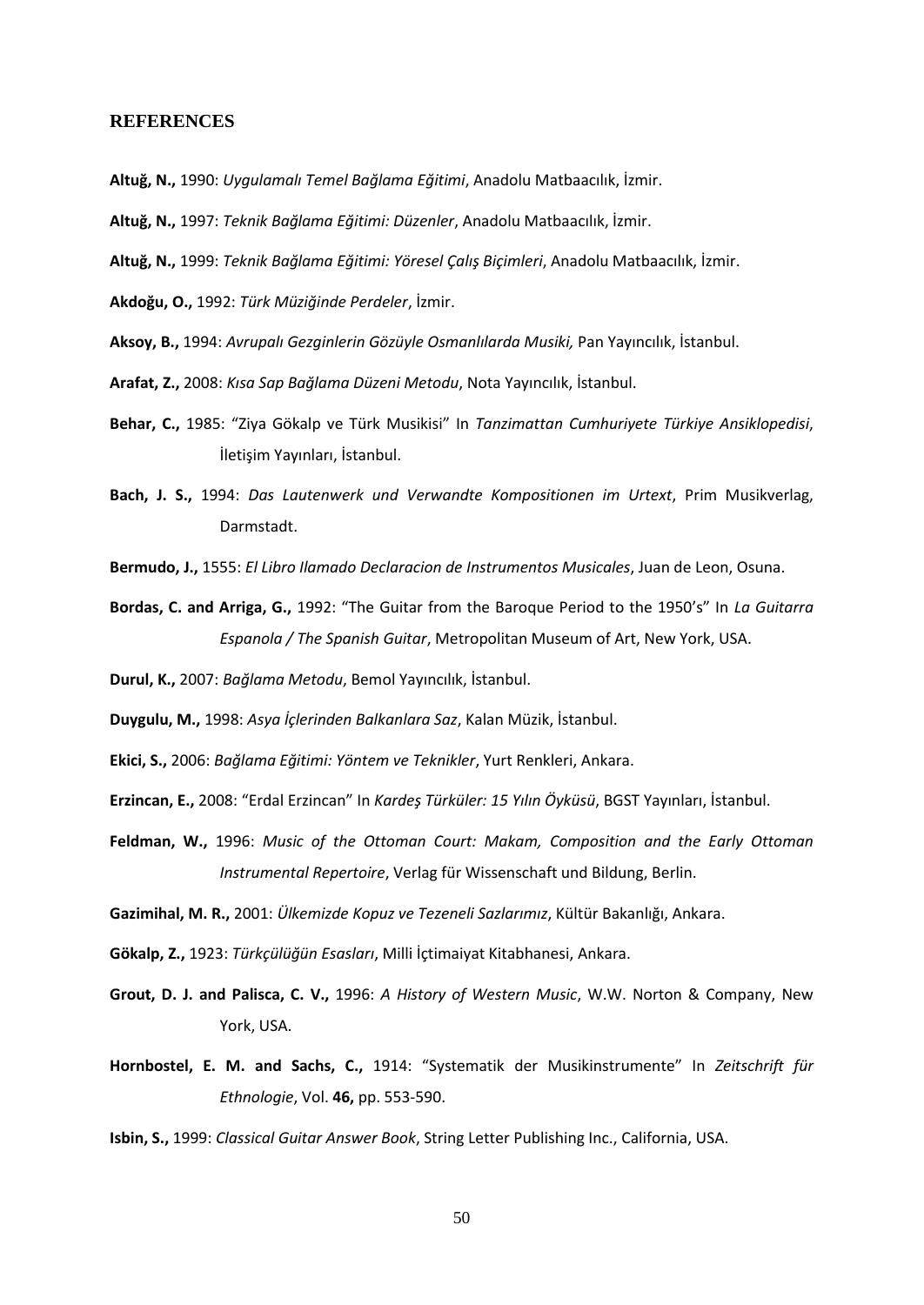- **Jahnel, F.,** 2000: *Manual of Guitar Technology: The History and Technology of Plucked String Instruments*, Bold Strummer Ltd, Frankfurt.
- **Kanneci, A.,** 2001: "Gitar için Beste Yapmış Türk Bestecilerinin Eğitimi ve Yapıtlarının Uluslararası Gitar Repertuarındaki Yeri", Master Thesis, Gazi Üniversitesi Eğitim Bilimleri Enstitüsü Müzik Öğretmenliği Bilim Dalı, Ankara.
- **Kasha, M.,** 1968: "A New Look at the History of the Classical Guitar" In *Guitar Review*, Vol. **30,** pp. 3- 12.
- **Li, S. T.,** 1986: *The Techniques of Chinese Pipa Music*, Art Tune Publising, Taipei from **Lo, W. T.,** 1999: "A Comparative Study of the Guitar and the Chinese Lute Pipa: An Overview of Their Origins, Construction and Techniques", Doctor of Arts Dissertation, Ball State University, UMI Publishing, USA.
- **Lo, W. T.,** 1999: "A Comparative Study of the Guitar and the Chinese Lute Pipa: An Overview of Their Origins, Construction and Techniques", Doctor of Arts Dissertation, Ball State University, UMI Publishing, USA.
- **Markoff, I.,** 1990: "The Ideology of Musical Practice and the Professional Turkish Folk Musician: Tempering the Creative Impulse" In *Asian Music*, Vol. **22,** no. 1, pp. 129-145.
- **Markoff, I.,** 2002: "Alevi Identity and Expressive Culture" In *The Garland Encyclopedia of World Music*, Vol. **6,** pp. 793-800, Eds. Danielson V., Marcus, S. and Reynolds, D., Routledge, New York, USA.
- **Markoff, I.,** 1986: "Musical Theory, Performance and the Contemporary Bağlama Specialist in Turkey", Doctor of Philosophy Dissertation, University of Washington, UMI Publishing, USA.

**Markoff, I.,** 2009: *Personal Interview*.

- **Martin, J.,** 1978: *Juan Martin's Guitar Method: El Arte Flamenco de la Guitarra*. United Music Publishers, London, UK.
- **Noad, F. M.,** 2002: *The Complete Idiot's Guide to Playing the Guitar*, Alpha Books, USA.
- **Noad, F. M.,** 1974: *The Renaissance Guitar*, Ariel Publications, New York, USA.
- **Noad, F. M.,** 1976: *The Classical Guitar*, Ariel Publications, New York, USA.
- **Noad, F. M.,** 1986: *The Romantic Guitar*, Ariel Publications, New York, USA.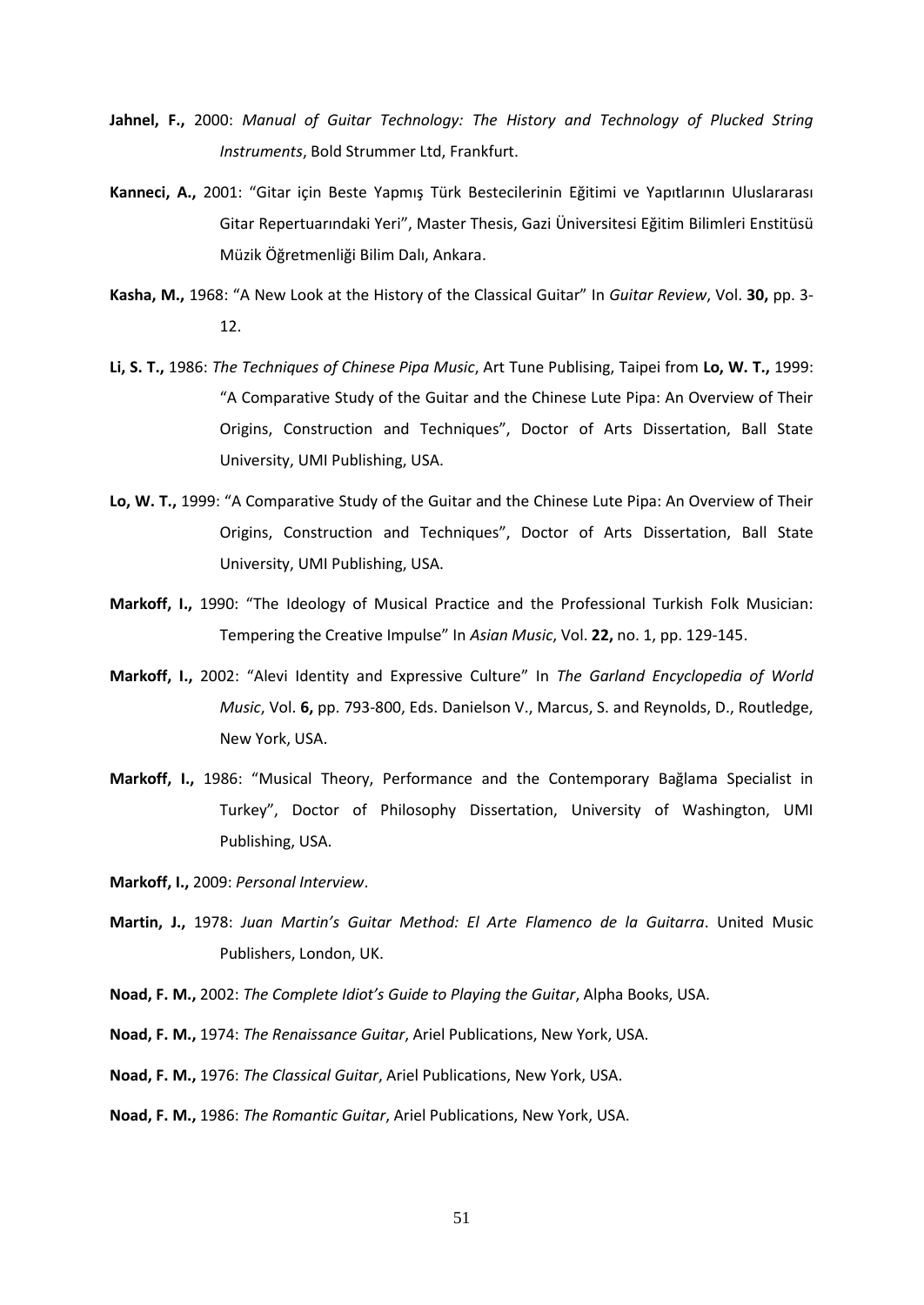- **Özdemir, U. and Peker, S.N.,** 1997: *Fethiyeli Ramazan Güngör ve Üç Telli Bağlaması*, Kalan Müzik, İstanbul.
- **Özdemir, M. A.,** 2002: "Terim Sorunu" In *Proceedings of the Ankara Gazi Üniversitesi Türk Kültürü Sempozyumu*, Gazi Üniversitesi, Ankara.
- **Özdemir, M. A.,** 1999: "Türk Halk Müziği ve Çokseslilik" In *Papirüs*, Vol **31,** pp. 22-25.
- **Öztürk, O. M.,** 2000: "Tavır Kavramı ve Bağlamada Tezene Tavırları Üzerine" In *Coşkun Güla: Bağlamada Tezene Tavırları*, Kalan Müzik, İstanbul.
- **Öztürk, O. M.,** 2006: *Zeybek Kültürü ve Müziği*, Pan Yayıncılık, İstanbul.
- **Öztürk, O. M.,** 2010: "Bağlama Benzeri Çalgılarda Gözlenen Kimi Ortak Nitelikler ve Kısa Bir Tarihçe" In *AB-Türkiye Sivil Toplum Diyaloğu Kültür Köprüleri Programı, Hattuşa Projesi Workshop Etkinlikleri*, İstanbul.
- **Parlak, E.,** 2000: *Türkiye'de El ile (Şelpe) Bağlama Çalma Geleneği ve Çalış Teknikleri*, Kültür Bakanlığı, Ankara.
- **Parlak, E.,** 2006: "Evvelim Sen Oldun" In *Gönül Dağında Bir Garip: Neşet Ertaş Kitabı*, Türkiye İş Bankası Kültür Yayınları, İstanbul, pp. 257-270.
- **Parlak, E.,** 2001: *Şelpe Tekniği Metodu 1*, Ekin Yayınları, İstanbul.
- **Parlak, E.,** 2010: *Personal Interview*.
- **Picken, L.,** 1975: *Folk Musical Instruments of Turkey*, Oxford University Press, UK.
- **Postlewate, C.,** 2002: "Extending Right-hand Technique to Include the Little Finger" In *Soundboard*, Vol **28,** no. 4, pp. 7-13.
- **Randel, D. M. Eds,** 2003: *The Harvard Dictionary of Music*, Harvard University Press, USA.
- **Sağ, A. and Erzincan, E.,** 2009: *Bağlama Metodu*, Pan Yayıncılık, İstanbul.
- **Schneider, J.,** 1985: *The Contemporary Guitar*, University of California Press, USA
- **Serrano, J. and Whitehead, C.,** 2008: *The Flamenco / Classical Guitar Tradition: A Technical Guitar Method and Introduction to Music*, Vol. **1,** Mel Bay Publications, USA.
- **Sparks, P.**, 2002: "The Guitar Before Torres" In *The Classical Guitar Book: A Complete History*, Backbeat Books, London, UK.
- **Stokes, M.,** 1992: "The Saz and Elektrosaz in Urban Turkish Folk Music" In *British Journal of Ethnomusicology*, Vol **1,** pp. 89-102, British Forum for Ethnomusicology, UK.